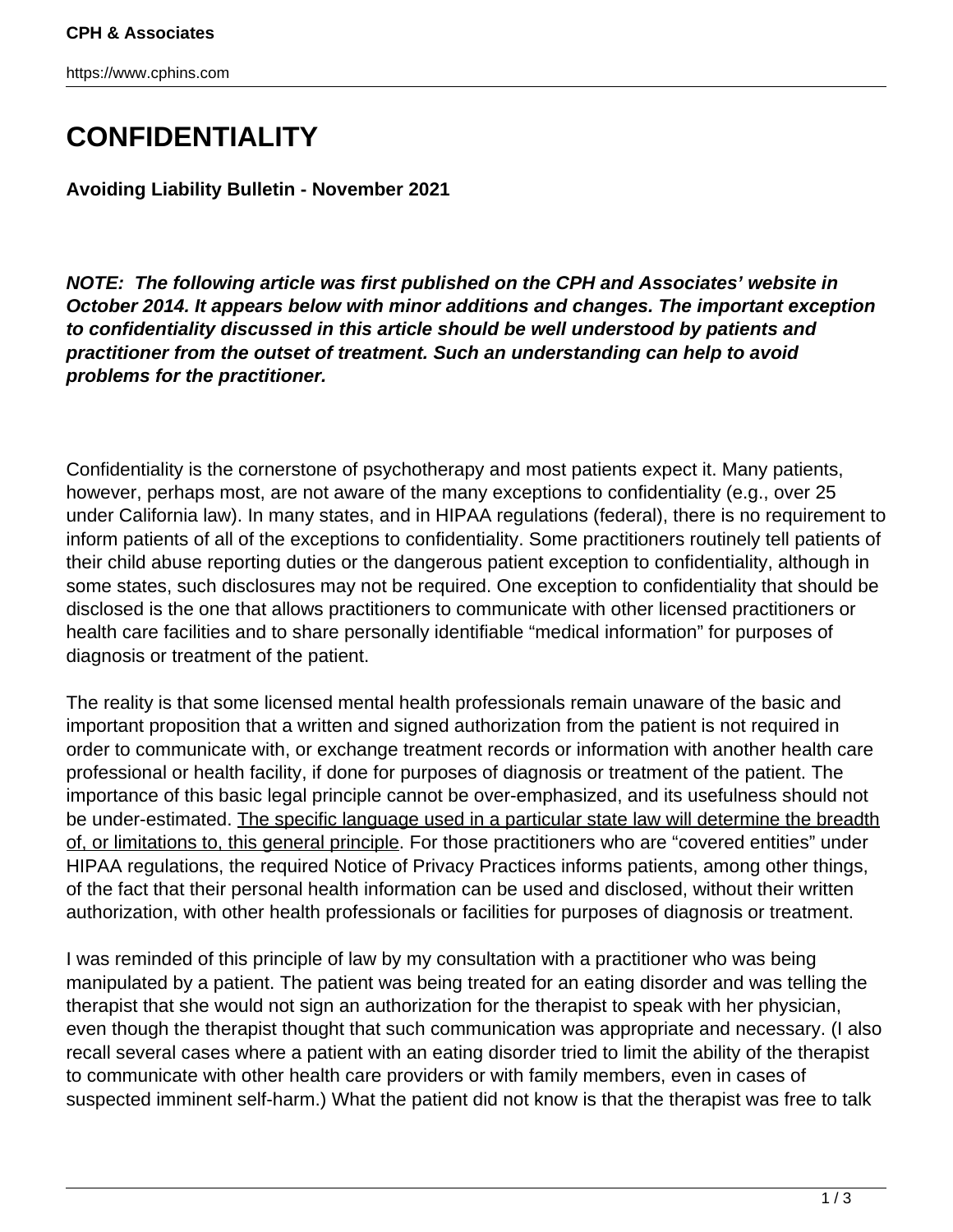https://www.cphins.com

with or otherwise communicate with the doctor without the written and signed authorization of the patient. Unfortunately, the therapist was also not aware of this information. If the therapist would have been aware, this principle of law could have been disclosed in any required or voluntary disclosure form or information statement given to the patient at the outset of treatment.

Patients should understand that they cannot tie the hands of their therapists by limiting their communications with other health care professionals for purposes of diagnosis or treatment, which would expose them to potential liability for negligence. Therapists generally do not, and should not, treat patients in such a vacuum. Communication with other health care providers or facilities, whether former or current, is often necessary or desirable for the provision of prudent and reasonable care. If patients are not comfortable with this, they can search for a practitioner who may be willing to let the patient set such rules, rather than abiding by the public policy determinations made by the state legislature or by federal regulators. The practitioner is not in a power struggle with the patient, but rather, the public policy regarding these kinds of permitted disclosures has been long established. Disclosures to other health care professionals for purposes of diagnosis or treatment of the patient are not typically mandated by law, but rather, are expressly permitted by law. If practitioners want to agree to restrictions on, or exceptions to, this basic principle they may do so - but there is risk in doing so.

There are many questions that arise involving this widely accepted principle of law, and they arise in a variety of scenarios. For example, suppose that a patient asks that a former therapist not provide information to a requesting/treating psychiatrist. Would or should the therapist comply with such a request from the patient? Should any request be made in writing? How should that request from the patient be handled? How much information is desired by the psychiatrist? Is it wanted for diagnosis or treatment purposes, or for some other purpose? Does the psychiatrist need to see the written records, or might a conversation with the former therapist suffice? Would the therapist be obligated to share only the minimum necessary to satisfy the request, or must the therapist share as much information as possible in order to help the psychiatrist better treat the patient? Might therapists have liability if they comply with the patient's request and refuse to share the information desired by the psychiatrist?

A final comment about this principle of law involves HIPAA in its earlier iterations. There were federal regulations requiring that the patient sign an informed consent form containing specified content regarding the practitioner's right to release personal health information without the signed authorization of the patient, for purposes of treatment, payment, or health care operations. While these regulations contained no requirement to include a provision disclosing that the practitioner had the right to refuse treatment if the patient did not sign the informed consent form, such a provision was not prohibited. Thereafter, federal regulators (U.S. Department of Health and Human Services) recognized the importance for the practitioner to be able to share otherwise confidential information with other health care practitioners and facilities for diagnosis or treatment purposes. The once required informed consent regulation was then repealed, thereby allowing practitioners who choose to have a consent process complete discretion in designing that process. The federal